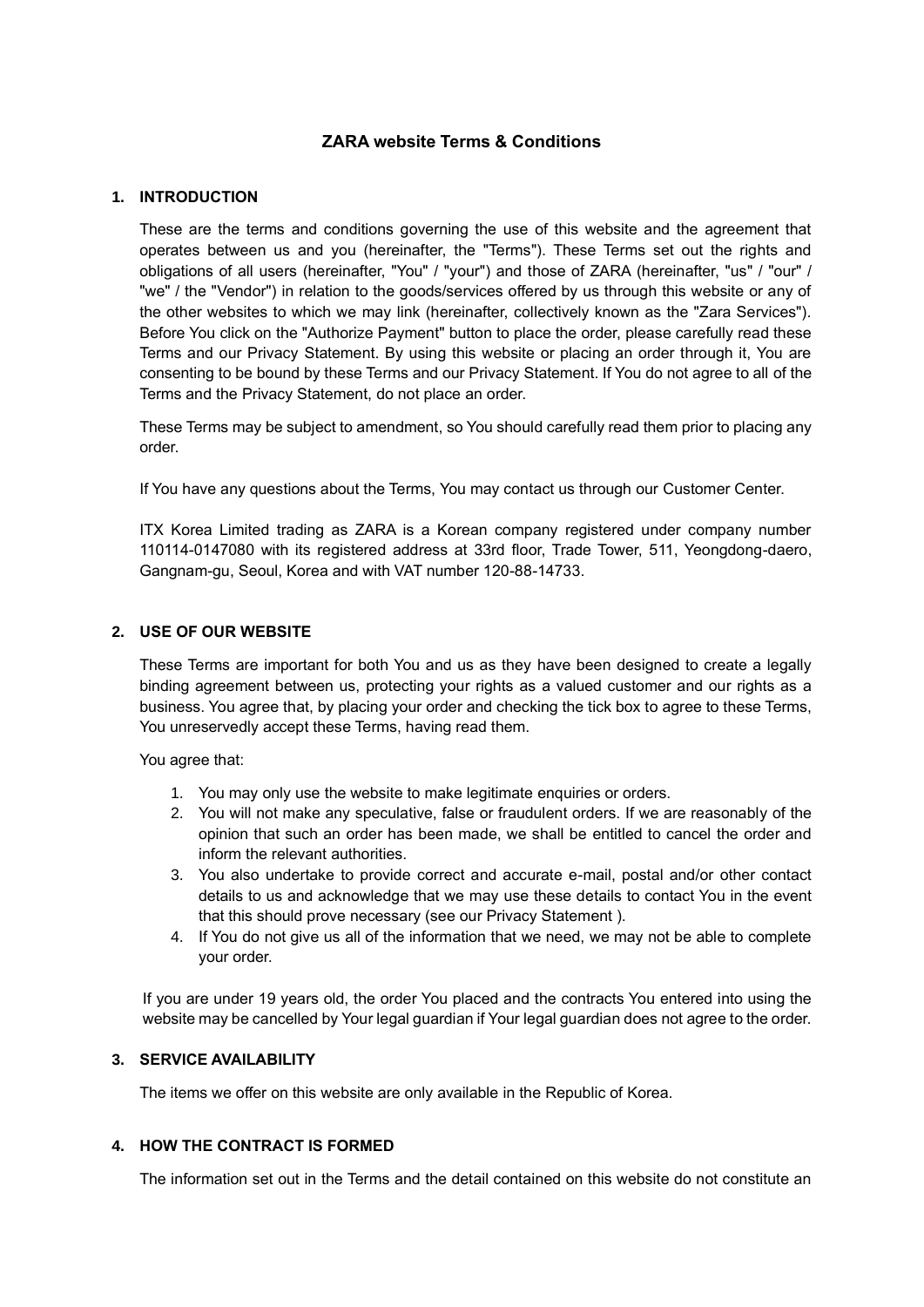offer for sale but rather an invitation to treat. No contract in respect of any products shall exist between You and us until your order has been accepted by us. If we do not accept your offer and funds have already been deducted from your account, these will be fully refunded.

To place an order, You will be required to follow the shopping process online and press the "Authorize payment" button to submit the order. After this, You will receive an e-mail from us acknowledging that we have received your order (the "Order Confirmation"). Please note that this does not mean that your order has been accepted, as your order constitutes your offer to us to buy one or more products from us. All orders are subject to acceptance by us, and we will confirm such acceptance to You by sending You an e-mail that confirms that the product has been dispatched (the "Shipment Confirmation"). The contract for the purchase of a product between us (the "Contract") will only be formed when we send You the Shipment Confirmation.

The Contract will relate only to those products whose dispatch we have confirmed in the Shipment Confirmation. We will not be bound to supply any other products which may have been part of your order until the dispatch of such products has been confirmed in a separate Shipment Confirmation.

### **5. AVAILABILITY OF PRODUCTS**

All orders for products are subject to availability and in this regard, in the event of supply difficulties or because products are no longer in stock before Shipment Confirmation, we reserve the right to give You information about substitute products of an equal or higher quality and value which You can order. If You do not wish to order such substitute products, we will refund any monies that You might have paid.

### **6. REFUSAL OF ORDER**

We reserve the right to withdraw any product from this website at any time and/or remove or edit any materials or content on this website. Whilst we will make our best efforts to always process all the orders, there may be exceptional circumstances which mean that we may need to refuse to process an order after we sent You an Shipment Confirmation, with we reserve the right to do at any time, at our reasonable discretion.

We will not be liable to You or any other third party by reason of our withdrawing any product from this website, whether it has been sold or not, removing or editing any materials or contents on this website or for refusing to process or accept an order after we have sent You the Shipment Confirmation.

### **7. YOUR RIGHTS TO CANCEL "COOLING OFF"**

If You are contracting as a consumer, You may cancel a Contract at any time within 31 days, as of the Shipment Confirmation, as long as you bear the shipping fees for the return. In this case, You shall receive a refund in accordance with our Returns Policy (see below Clause 13).

Your right to cancel the Contract only applies to products that are returned in the same condition as You received them, without being used or tags detached. You should also include wrappings. You should therefore take reasonable care of the product(s) while they are in your possession. For certain product group, You shall also comply with 'special terms and conditions for returns' specified on each of the product's page.

You will not have any right to cancel the Contract in the following cases:

- If the return period has passed
- Where the products have been destroyed or damaged due to a cause attributable to the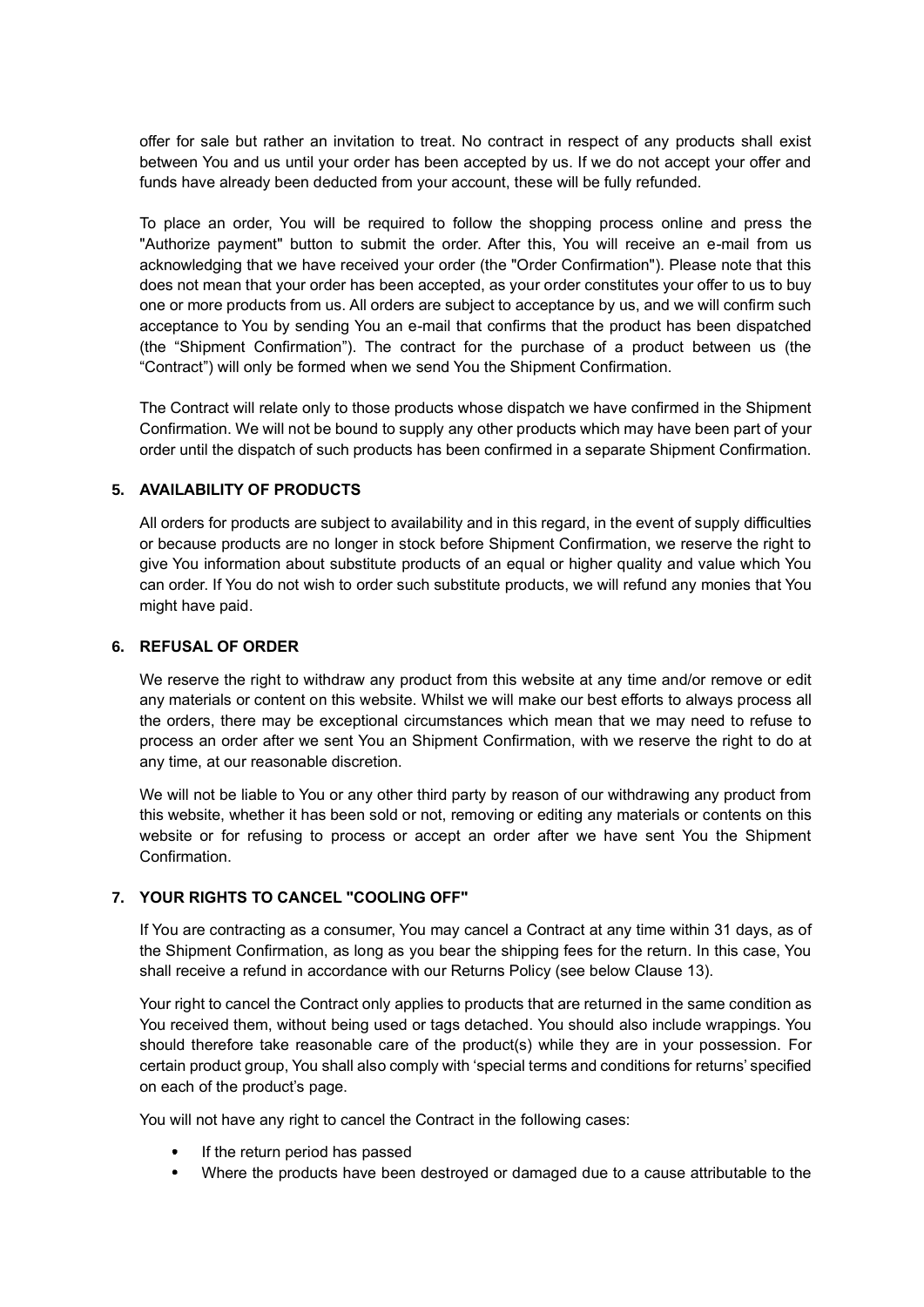consumer; provided, however, that damage to packaging by the consumer arising from an effort to confirm the contents of the product is not a cause attributable to the consumer;

- Where the value of the products has significantly decreased due to a cause attributable to the consumer;
- Where the value of the products has significantly decreased as to make it difficult to resell due to the lapse of time;
- Where the packaging of reproducible products has been destroyed; or
- Where the products are customized and thus cancellation of the products can cause significant damage to the online retailer; provided that consumers have been notified of such fact in advance and the consumers have provided written consent.

Please take good and reasonable care of the products whilst in your possession, and where possible original boxes and wrappings should be retained and used for the return of the products. Further details of this statutory right and an explanation on how to exercise it are set out in clause 13 of these Terms.

This provision does not affect your statutory rights as a consumer.

### **8. DELIVERY**

Subject to the provisions of Clause 5 above, and unless there are any exceptional circumstances, we will endeavor to fulfill your order for product(s) listed in the Shipment Confirmation by the delivery date set out in the Shipment Confirmation or, if no estimated delivery date is specified, within 15 days of the date of the Shipment Confirmation.

Reasons for delay could include:

- Customization of products;
- $\bullet$ Specialized items:
- Unforeseen circumstances; or
- Delivery area.

If for some reason we are unable to deliver on this date we will inform you of this situation at our earliest moment and give you the option to continue with the purchase with a new delivery date or alternatively cancelling the order and reimbursing you with the full amount paid. Please remember that we do not deliver on Sundays, public holidays and delivery holidays. For the purposes of these Terms, the "delivery" shall be deemed to have taken place or that the order has been delivered at the time that receipt of the order is signed for at the agreed delivery address.

## **9. UNABLE TO DELIVER**

**Home Delivery** : If we are unable to deliver the goods after two attempts, we will try to find a safe secure place to leave your parcel. We will leave a note explaining where your parcel is and how You can rearrange delivery. If You are not going to be at the delivery location at the time agreed, please contact us to rearrange delivery for another mutually convenient day.

**Store Pickup** : If you choose to pick up the goods in-store at ZARA, we will keep your goods in the store designated by You, for fifteen (15) days.

If after 15 days from the date your order is available for delivery or pickup, and the order could not be delivered for reasons not attributable to us, we may cancel the Contract and it will be terminated. As a result of the termination of the Contract, we will return to you all payments received from you, without any undue delay, and at any rate, within 14 days of the date on which this Contract has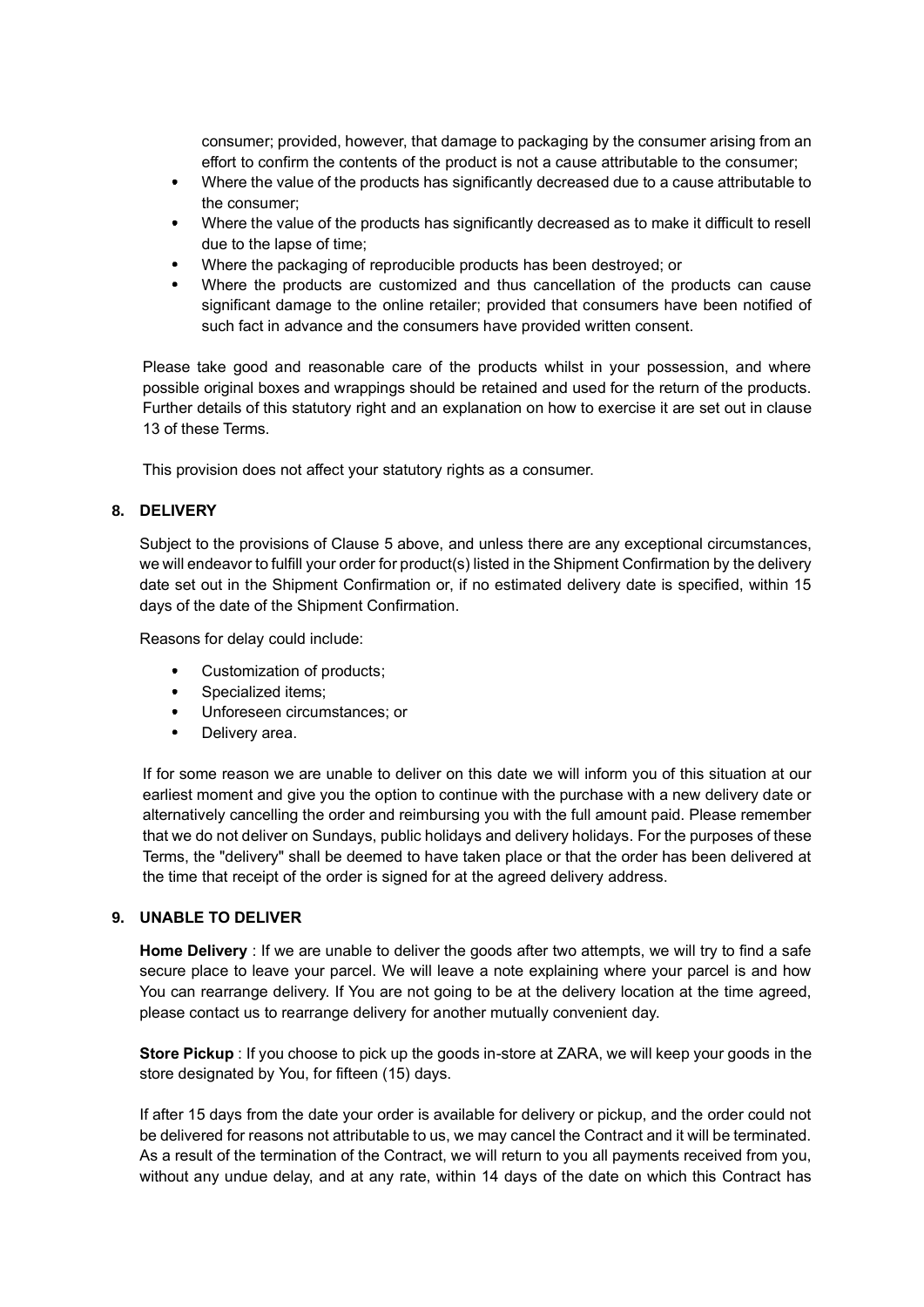been terminated. We may charge you for delivery costs or deduct the delivery cost from the refund price, in case such failure of delivery has been occurred for reasons attributable to You.

## **10. RISK AND TITLE**

The products will be at your risk from the time of handing over the product.

Ownership of the products will only pass to You when we receive full payment of all sums due in respect of the products, including delivery charges, if it is to be borne by You, or upon delivery (as defined in clause 8 above), should this be later.

### **11. PRICE AND PAYMENT**

The price of the products shall be the one quoted from time to time on our website, except where there is an apparent error. Whilst we take care to ensure that all prices quoted on our website are accurate, errors may occur. If we discover an error in the price of any product(s) You have ordered, we will inform You as soon as possible and give You the option of reconfirming the order at the correct price or cancelling it. If we are unable to contact You, the order will be treated as cancelled and if You have already paid for the product(s) You will receive a full refund.

We are under no obligation to sell the product(s) to You at the incorrect (lower) price (even after we have sent You a Shipment Confirmation) if the pricing error is obvious and unmistakable and could have reasonably been recognized by You as such.

The prices displayed on our website include VAT but exclude delivery costs, which will be added to the total amount due as set out in our Delivery Costs Guide.

Prices may change at any time but (except as provided above) any potential change will not affect any order regarding which a Shipment Confirmation has been sent. Once You have finished shopping, all the items You wish to purchase are added to your basket. Your next step will be to go through the checkout process and make the payment. To do this:

- 1. Click the "Shopping bag" button.
- 2. Click the "See bag" button.
- 3. Click the "Process order" button.
- 4. Fill in or check your contact details and the delivery address.
- 5. Choose your payment method.
- 6. Click the "Authorise payment" button.

You can pay using your locally issued prepaid cards (may be subject to certain restrictions), debit card, or credit cards in Korea or by bank transfer such as mobile or internet banking or any other payment method We provide.

Cards are subject to validation checks and authorization by your card issuer. If we do not receive the required authorization, we will not be liable for any delay or non-delivery and we will not be able to form any Contract with You.

## **12. VALUE ADDED TAX**

Pursuant to the prevailing rules and regulations in force, all purchases done through the website are subject to the Value Added Tax (VAT).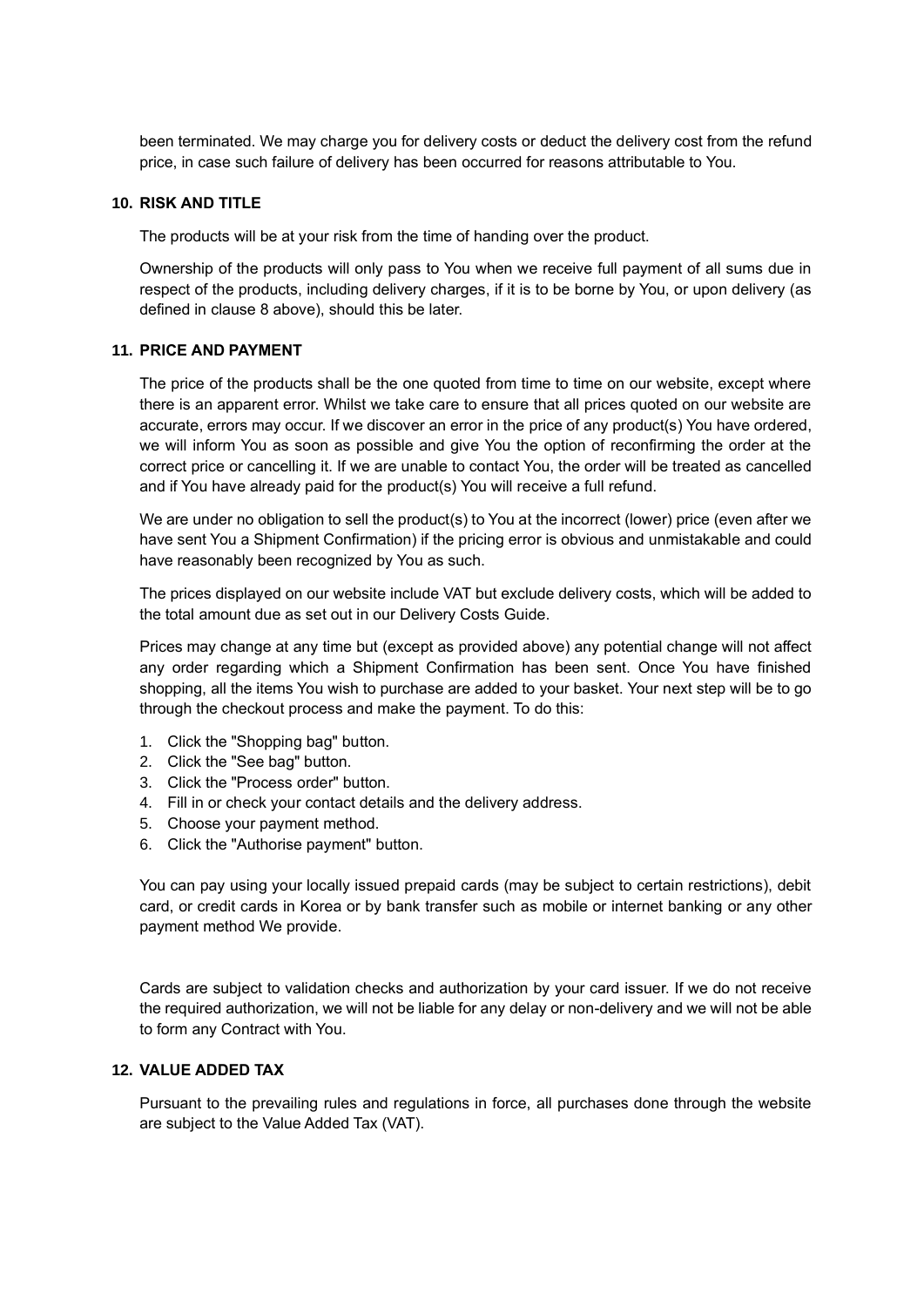### **13. EXCHANGES/RETURNS POLICY**

#### **Returns in the exercise of the right to cancel your purchase**

**General policy:** If You wish to cancel the Contract within the period specified in Clause 7 above, You can make a return to us at any of the ZARA stores in your country or by giving the products to the courier arranged by us. You should send the product in the same package received by following the directions on the "RETURNS" section of our website. You should contact us through our web form to arrange for the product to be collected at your home address. While return at stores will not entail any additional cost to You, You may be charged return delivery cost according to the return policy described on the product detail page or Help page when using home return service. You will be responsible for the cost of returning the product to us where You are not able to do so via one of the two free options offered. Please note that if You return the goods to us at our expense, we will be entitled to charge You for the direct cost we might incur as a result.

You shall complete returning the product in the store or handing over the product to the courier within the return period in Clause 7, If You fail to comply with the return period, we may reject the return and charge You for the storage and delivery cost for the product.

If you make a return, we will provide a refund within 3 business days after receiving the returned products from you (in case of a bank transfer or debit card payment) or try to cancel the credit card authorization without delay. Default interest for delays of such return will be 20% per annum. Refunds for a credit card payment may take additional time depending on the policy of the respective credit card company.

If You have any doubts You can contact us through our Customer Center.

**Product exchange or return in-store at ZARA:** You may return any product purchased through this website to a ZARA store located in the Republic of Korea. To do so, You must present in person in the store with the product. Exchange is limited to exchange for the same product, of a different size or colour.

Please use or include with the product being returned all original boxes, and wrappings. After reviewing the product, we will let you know whether or not you have a right to a refund. We will process your refund or exchanges pursuant to the general policy above. We will refund any money received from You using the same method used by You to make payment or other necessary actions to provide a refund.

A product shall not be exchanged or refunded if it falls under one of the cases that restrict such refund pursuant to Article 7 above.

#### **Returns of defective products**

In circumstances where You consider that the product does not conform to the Contract at the time of delivery, You may cancel the Contract at any time within 3 months after receipt of the product or within 31 days after You become aware of such fact, whichever is earlier, without bearing the shipping fees for the return. You should promptly contact our website or Customer Center with details of the product and its damage. You will receive instructions from us.

You may return the product to us in any ZARA store located in the Republic of Korea or by giving it to the courier arranged by us.

Upon receipt of the returned product, we will fully examine it and notify You of your right to a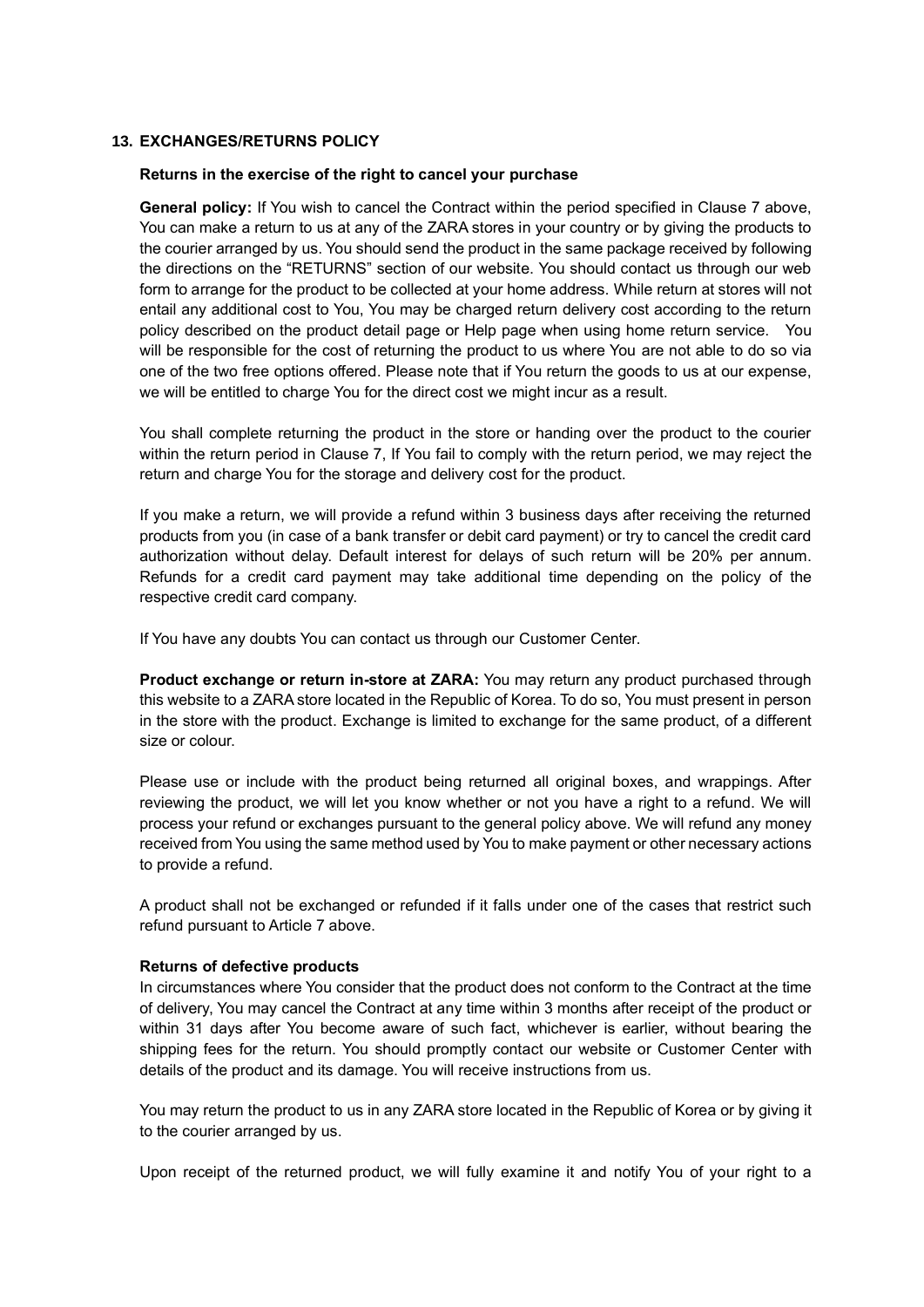replacement or refund (if any) via e-mail within a reasonable period of time. We will process the refund or exchange pursuant to the general policy above.

In case of existence of any defect, defective products will be refunded in full, including a refund of the delivery charges and any reasonable costs incurred by You in returning the item. We will refund any money using the method used by You to make payment or take other necessary actions to provide a refund.

In case it turns out that the product does conform to the Contract or You are responsible for the defect, we may return or dispose of the product upon Your consent and charge You for expenses incurred for examination, storage and delivery.

This provision does not affect your statutory rights under the regulations in force.

### **14. LIABILITY AND DISCLAIMERS**

Our liability in connection with any product purchased through our web site is strictly limited to the purchase price of that product.

Nothing in these Terms shall exclude or limit in any way our liability:

- 1. For death or personal injury caused by our negligence;
- 2. For fraud or fraudulent misrepresentation; or
- 3. For any matter for which it would be illegal or unlawful for us to exclude or limit, or attempt to exclude or limit, our liability.

Subject to the foregoing paragraph and to the fullest extent permitted by law, and unless otherwise stated in these Terms, we accept no liability for indirect losses which happen as a side effect of the main loss or damage however arising and whether caused by tort (including negligence), breach of contract or otherwise, even if foreseeable, including (without limit) for any:

- (i) loss of income or revenue;
- (ii) loss of business;
- (iii) loss of profits or contracts;
- (iv) loss of anticipated savings;
- (v) loss of data; and
- (vi) waste of management or office time.

Due to the open nature of this website and the potential for errors in the storage and transmission of digital information, we do not warrant the accuracy and security of information transmitted to or obtained from this website unless otherwise expressly set out on this website. All product descriptions, information and materials posted on this website are provided "as is" and without warranties express, implied or otherwise howsoever arising.

To the fullest extent permissible pursuant to law, but without excluding anything that may not lawfully be excluded in the case of consumers, we disclaim all other warranties of any kind.

Nothing in this Clause will affect your statutory rights as a consumer, or your Contract cancellation rights.

### **15. INTELLECTUAL PROPERTY**

You acknowledge and agree that all copyright, trademarks and all other intellectual property rights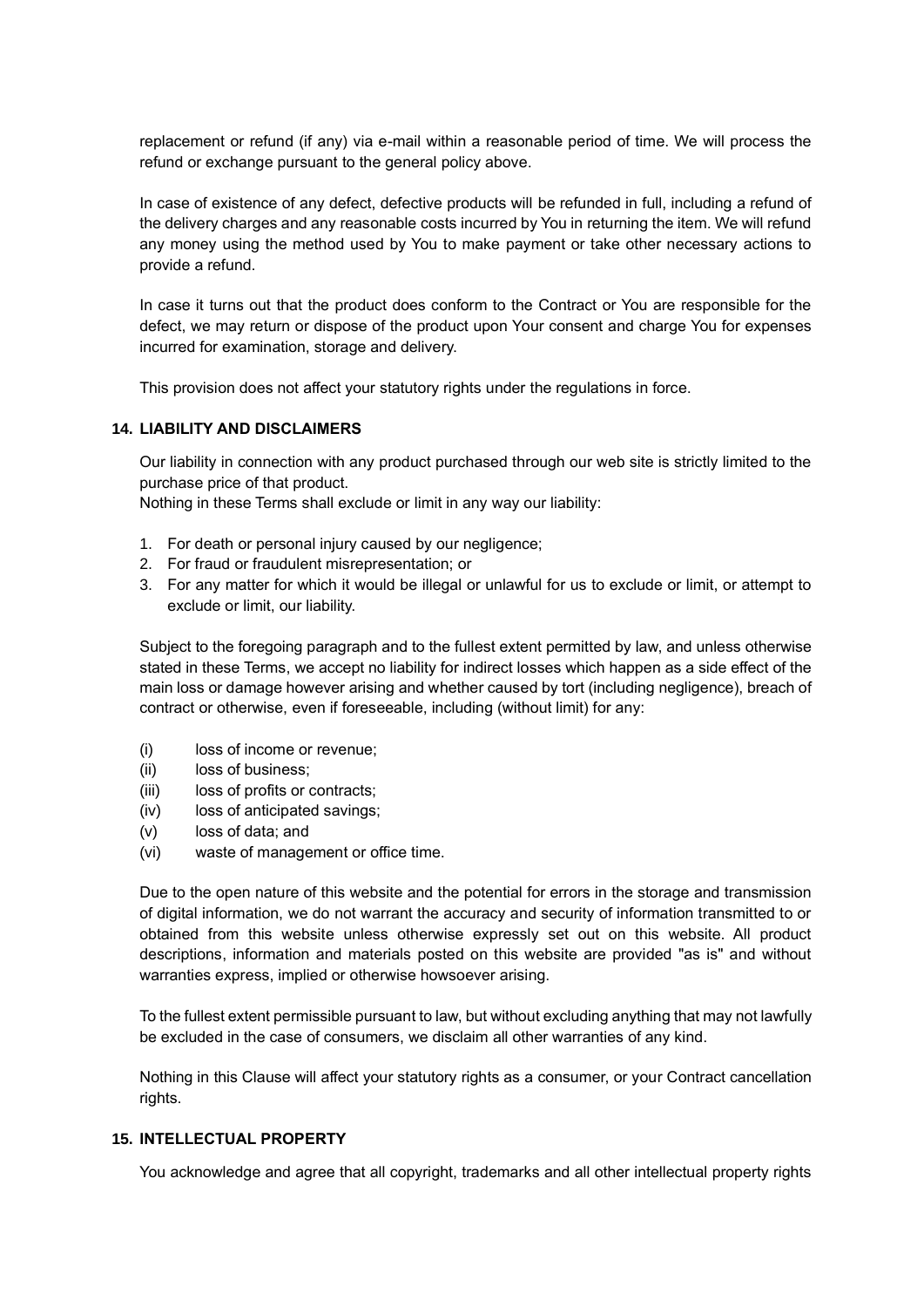in all material or content supplied as part of the website shall remain at all times vested in us or in our licensors. You are permitted to use this material only as expressly authorized by us or our licensors. This does not prevent You using this website to the extent necessary to make a copy of any order or Contract details.

### **16. WRITTEN COMMUNICATIONS**

Applicable laws require that some of the information or communications we send to You should be in writing. When using our site, You accept that communication with us will be mainly electronic. We will contact You by e-mail or provide You with information by posting notices on our website. For contractual purposes, You agree to this electronic means of communication and You acknowledge that all contracts, notices, information and other communications that we provide to You electronically comply with any legal requirement that such communications be in writing. This condition does not affect your statutory rights.

## **17. NOTICES**

All notices given by You to us should be given to us preferably via our Customer Center. Subject to and as otherwise specified in clause 16 above, we may give notice to You at either the e-mail or postal address You provide to us when placing an order.

Notice will be deemed received and properly served immediately when posted on our website, 24 hours after an e-mail is sent, or three days after the date of posting of any letter. In proving the service of any notice, it will be sufficient to prove, in the case of a letter, that such letter was properly addressed, stamped and placed in the post and, in the case of an e-mail that such e-mail was sent to the specified e-mail address of the addressee.

## **18. TRANSFER OF RIGHTS AND OBLIGATIONS**

The Contract between You and us is binding on You and us and on our respective successors and assigns.

You may not transfer, assign, charge or otherwise dispose of a Contract, or any of your rights or obligations arising under it, without our prior written consent.

We may transfer, assign, charge, sub-contract or otherwise dispose of a Contract, or any of our rights or obligations arising under it, at any time during the term of the Contract. For the avoidance of doubt, any such transfer, assignment, charge or other disposition will not affect your statutory rights as a consumer or cancel, reduce or otherwise limit any warranty or guarantee which may have been provided by us to You, whether express or implied.

## **19. EVENTS OUTSIDE OUR CONTROL**

We will not be liable or responsible for any failure to perform, or delay in performance of any of our obligations under a Contract that is caused by events outside our reasonable control ("Force Majeure Event").

A Force Majeure Event shall include any act, event, non-happening, omission or accident beyond our reasonable control and shall include in particular (without limitation) the following:

- 1. Strikes, lock-outs or other industrial action.
- 2. Civil commotion, riot, invasion, terrorist attack or threat of terrorist attack, war (whether declared or not) or threat or preparation for war.
- 3. Fire, explosion, storm, flood, earthquake, subsidence, epidemic or other natural disaster.
- 4. Impossibility of the use of railways, shipping, aircraft, motor transport or other means of public or private transport.
- 5. Impossibility of the use of public or private telecommunications networks.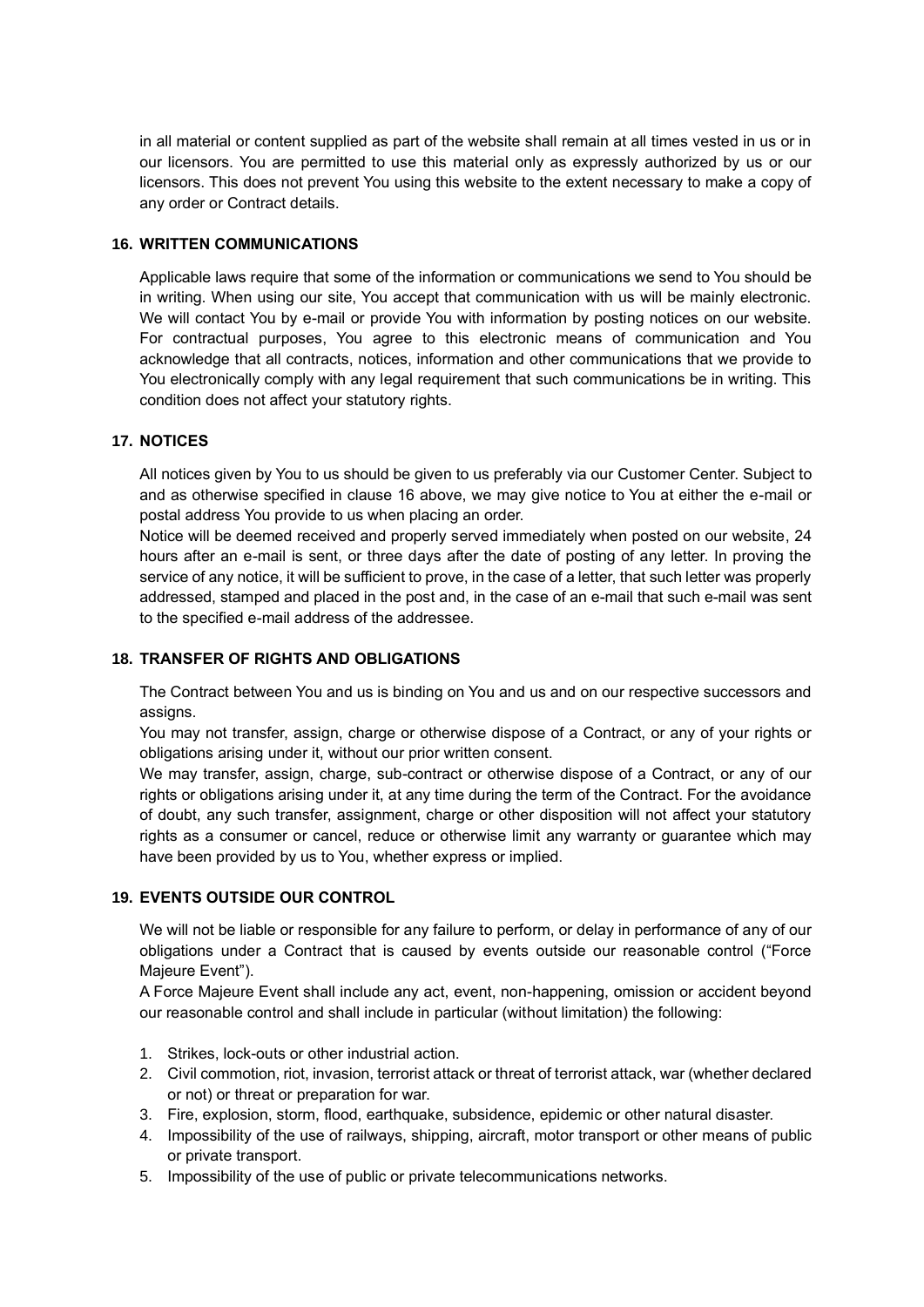- 6. The acts, decrees, legislation, regulations or restrictions of any government.
- 7. Any shipping, postal or other relevant transport strike, failure or accidents.

Our performance under any Contract is deemed to be suspended for the period that the Force Majeure Event continues, and we will have an extension of time for performance for the duration of that period. We will use our reasonable endeavors to bring the Force Majeure Event to a close or to find a solution by which our obligations under the Contract may be performed despite the Force Majeure Event.

### **20. WAIVER**

If we fail, at any time during the term of a Contract, to insist upon strict performance of any of your obligations under the Contract or any of these Terms, or if we fail to exercise any of the rights or remedies to which we are entitled under the Contract, this shall not constitute a waiver of such rights or remedies and shall not relieve You from compliance with such obligations.

A waiver by us of any default shall not constitute a waiver of any subsequent default.

No waiver by us of any of these Terms shall be effective unless it is expressly stated to be a waiver and is communicated to You in writing in accordance with the provisions of the paragraph on Notices above.

# **21. SEVERABILITY**

If any of these Terms or any provisions of a Contract are determined by any competent authority to be invalid, unlawful or unenforceable to any extent, such term, condition or provision will to that extent be severed from the remaining terms, conditions and provisions which will continue to be valid to the fullest extent permitted by law.

#### **22. ENTIRE AGREEMENT**

These Terms and any document expressly referred to in them represent the entire agreement between You and us in relation to the subject matter of any Contract and supersede any prior agreement, understanding or arrangement between You and us, whether oral or in writing.

Both You and us acknowledge that, in entering into this Contract, neither You nor us has relied on any representation, undertaking or promise given by the other or be implied from anything said or written in negotiations between You and us prior to such Contract except as expressly stated in these Terms.

Neither You nor us shall have any remedy in respect of any untrue statement made by the other, whether orally or in writing, prior t o the date of any Contract (unless such untrue statement was made fraudulently) and the other party´s only remedy shall be for breach of contract as provided in these Terms.

### **23. OUR RIGHT TO VARY THESE TERMS**

We have the right to revise and amend these Terms from time to time.

You will be subject to the policies, Terms in force at the time that You order products from us, unless any change to those policies, Terms or Privacy Statement is required to be made by law or governmental authority, in which case it will apply to orders previously placed by You.

#### **24. LAW AND JURISDICTION**

The use of this website and Contracts for the purchase of products through our site will be governed